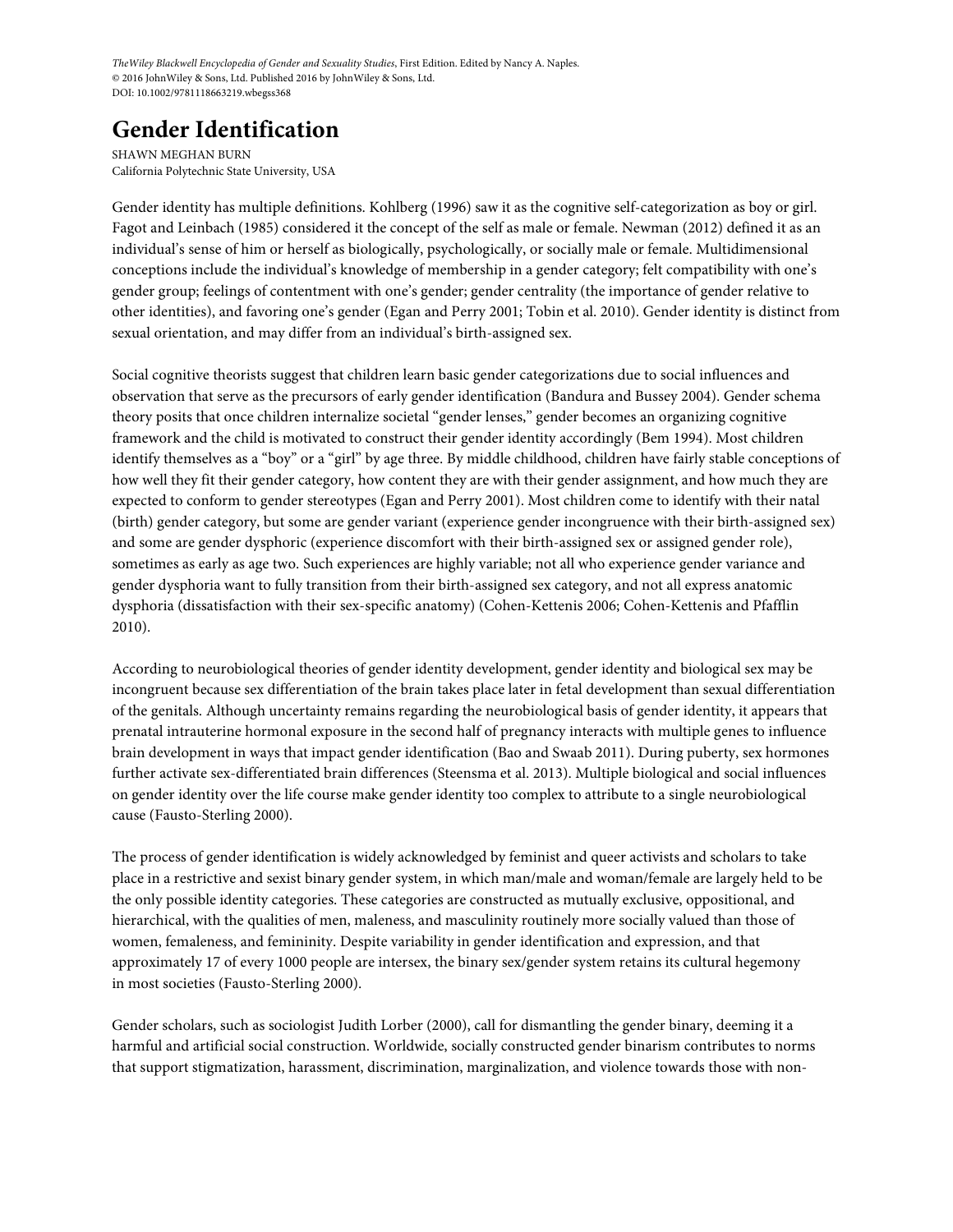conforming gender identities and expressions. This minority stress negatively impacts the wellbeing of gender nonconforming people.

Gender justice advocates campaign to improve social acceptance of identities and behaviors departing from the gender binary. They promote social and political identity categories, such as transgender and genderqueer, that encompass the identities of people whose gender identity does not match their assigned gender, or whose gender identity cannot be expressed by the binary categories of man and woman.

Advocates for gender identity diversity also encourage the removal of transsexualism from the World Health Organization's international classification of diseases as a mental and behavioral disorder, and successfully advocated for the removal of gender identity disorder from the American Psychiatric Association's *Diagnostic and Statistical Manual of Mental Disorders* (DSM-5 now uses the term *gender dysphoria*).

Human rights activists emphasize that pathologizing non-traditional gender identities leads to violations of the human right to health and negatively impacts other rights, including the rights to housing, employment, and education. International human rights documents such as the *Yogyakarta Principles on the Application of International Human Rights Law in Relation to Sexual Orientation and Gender Identity* (released in March 2007) clarify governments' human rights obligations in relation to sexual orientation and gender identity. Organizations such as the International Gay and Lesbian Human Rights Commission, Amnesty International, and Human Rights Watch document abuses on the basis of gender identity and advocate for the human rights of gender nonconforming people. Some nations have also passed laws prohibiting discrimination on the basis of gender identity.

SEE ALSO: Berdache; Cross-Cultural Gender Roles; Gender and Development; Gender Identity,Theories of; Gender Role Ideology; Human Rights, International Laws and Policies on; Intersexuality; Kathoey; Reproductive Choice; Sex Versus Gender Categorization; Transgender Health and Healthcare; Two-Spirit

## **REFERENCES**

Bandura, Albert, and Kay Bussey. 2004. ''On Broadening the Cognitive, Motivational, and Sociocultural Scope of Theorizing about Gender Development and Functioning: Comment on Martin, Ruble, and Szkrybalo (2002).'' *Psychological Bulletin*, 130: 691--701.DOI: 10.1037/0033-2909.130.5.691.

Bao, Ai-Min, and Dick F. Swaab. 2011. ''Sexual Differentiation of the Human Brain: Relation to Gender Identity, Sexual Orientation and Neuropsychiatric Disorders.'' *Frontiers in Neuroendocrinology*, 32: 214--226. DOI:10.1016/j.yfrne.2011.02.007 Bem, Sandra Lipsitz. 1994. *The Lenses of Gender: Transforming the Debate on Sexual Inequality*. NewHaven: Yale University Press.

Cohen-Kettenis, Peggy. 2006. ''Gender Identity Disorders.'' In *A Clinician's Handbook of Child and Adolescent Psychiatry,* edited by Christopher Gillberg, 695--725. New York: Cambridge University Press.

Cohen-Kettenis, Peggy, and Friedemann Pfäfflin. 2010. ''The DSM Diagnostic Criteria for Gender Identity Disorder in Adolescents and Adults." Archives of Sexual Behavior, 39: 499-513.

Egan, Susan. K., and David G. Perry. 2001. ''Gender Identity: A Multidimensional Analysis with Implications for Psychosocial Adjustment.'' *Developmental Psychology*, 37: 451--463. DOI: 10.1037//0012-I649.37.4.45I.

Fagot, Beverly I., and Mary D. Leinbach. 1985. ''Gender Identity: Some Thoughts on an Old Concept.'' *Journal of the American Academy of Child Psychiatry*, 24: 684--668.